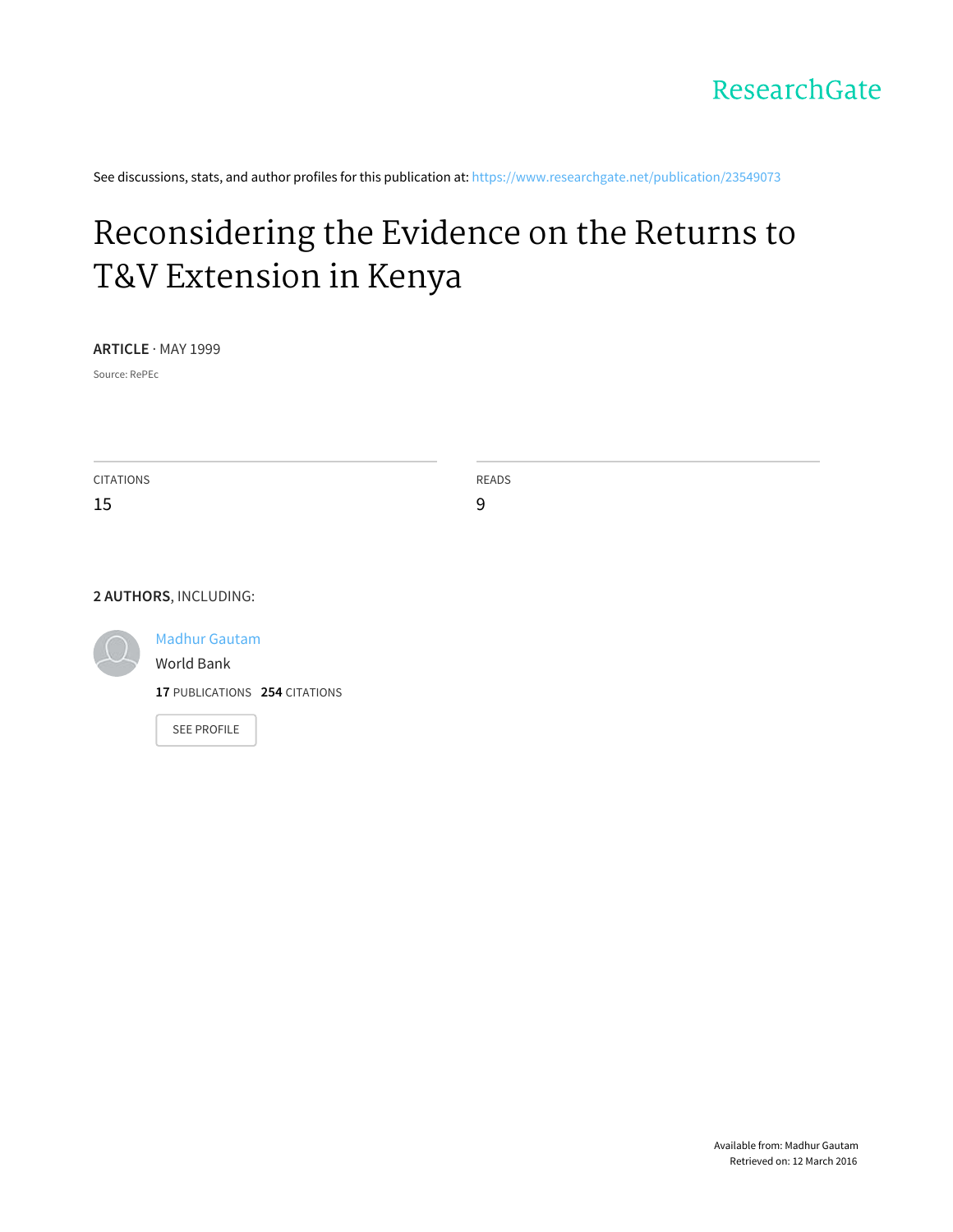**Reconsidering the Evidence on the Returns to T&V Extension in Kenya**

**Madhur Gautam** and **Jock R. Anderson<sup>1</sup>** Operations Evaluations Department World Bank

**April, 1999**

The authors wish to thank Gem Argwings-Kodhek, Hans Binswanger, Sushma Ganguly, Robert<br><sup>1</sup> The authors wish to thank Gem Argwings-Kodhek, Hans Binswanger, Sushma Ganguly, Robert Evenson, Gershon Feder and Roger Slade for their comments.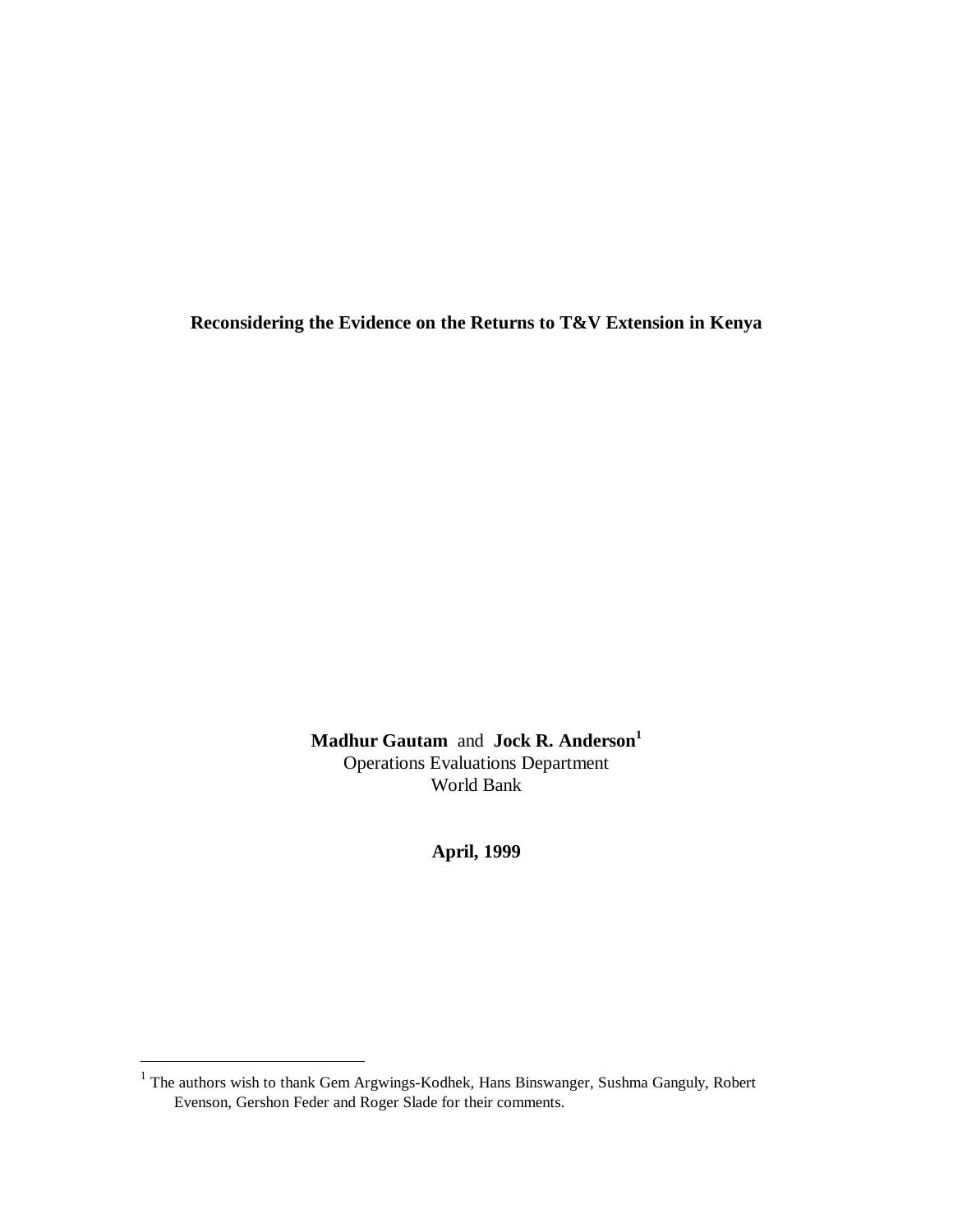# **Reconsidering the Evidence on the Returns to T&V Extension in Kenya**

# **Introduction**

The effectiveness of the public agricultural extension service in Kenya has been, and continues to be, a controversial issue. Two successive IDA-funded projects, the National Extension Projects I and II (NEP-I and II) have supported agricultural extension since 1982, at which time the World Bank introduced the Training and Visit (T&V) system of management. The objective of the projects was to make the Kenyan extension service more effective and efficient.

Towards the end of NEP-I in 1990, the Africa Technical Department of the World Bank undertook a study to evaluate the impact of the agricultural extension projects it had supported in Kenya and Burkina Faso. The Kenya study (Bindlish and Evenson, 1993) estimated the returns to extension at 350% (marginal internal rate of return), with a "lower bound" estimate of 160%. The returns to extension in Burkina Faso (Bindlish, Evenson and Gbetibouo, 1993) were estimated in a similar fashion at 91%. These studies and their findings received wide attention in the Bank and elsewhere.

At a time when many borrower countries were becoming disenchanted with the T&V approach because of its perceived high cost, as well as increasing concern within the Bank about "results on the ground" from the extension portfolio, the high estimated returns were greeted with skepticism in some quarters (World Bank, 1994, subsequently published in Purcell and Anderson, 1997). Nevertheless, since the estimates were arrived at by using household survey data, collected by an independent agency (the Central Bureau of Statistics) rather than the Ministry of Agriculture, and were based on formal statistical methods, the high estimated returns lent credibility to the claims made by the supporters of T&V. The findings vindicated the Bank's stated policy of using extension as a major plank in the overall rural development strategy for Africa (Cleaver, 1993). Hence, the Bank speeded up its already rapid pace of introducing the T&V system in Africa to the extent that, at the end of 1997, 22 countries had a national extension program using the T&V system of management, with active Bank projects supporting a total investment of over \$700 million.

The present note is part of an impact evaluation study by the Operations Evaluation Department (OED) of the investment in agricultural extension in Kenya supported by the two World Bank projects, NEP-I and II. The purpose of this particular note is to test the robustness of the widely disseminated assessment of the economic returns to agricultural extension in Kenya estimated by Bindlish and Evenson (1993, revised in 1997). The matter is examined within the limits of the available cross-sectional data and the findings of this enquiry should, therefore, be considered as preliminary. The fuller OED study when complete will use panel data to overcome the limitations imposed by cross-sectional analysis and is expected to provide more robust results. Nevertheless, the findings in this paper do highlight the shortcomings of cross-sectional data to inform policy decisions.

Specifically, three issues that could potentially have an important bearing on the results of Bindlish and Evenson (hereafter B&E) are addressed. The first, related to the use of crosssectional data by B&E, is the sensitivity of their results to possible omitted factors, particularly region-specific effects due to natural productivity potential or other factors. The second is the sensitivity of the estimated returns to the functional form used for modeling agricultural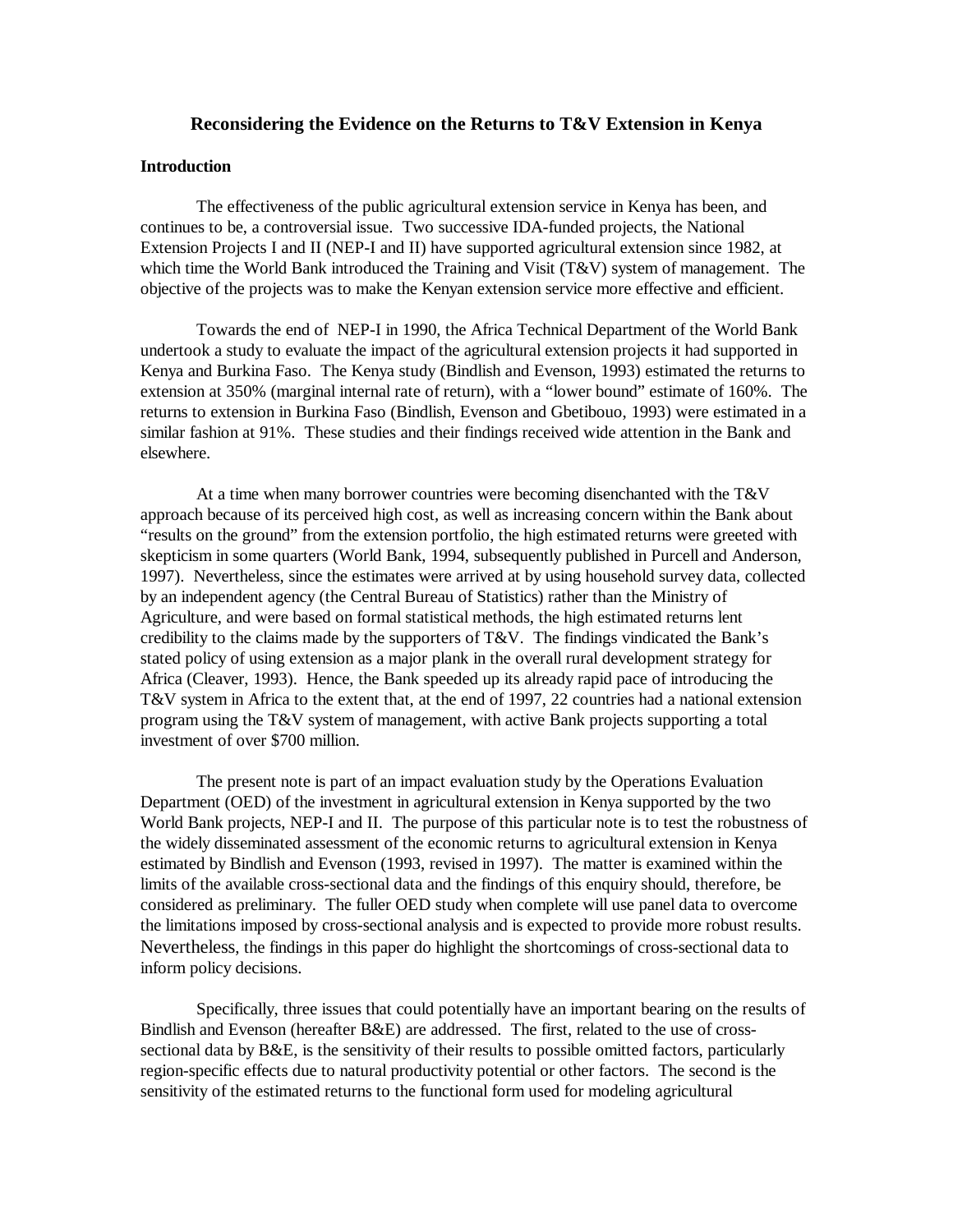production. The third concerns data-related problems. All three are, in the final analysis, empirical issues, although the first two follow from well-established theoretical considerations in dealing with cross-sectional data and technology specification. As the following discussion explains, the results are sensitive to omitted regional effects and data considerations, but are seemingly robust with respect to the functional form for the production function.

# **A brief recap of the B&E study**

1

The estimate by B&E of returns to the Kenyan T&V system was based on estimates from an empirical "meta-production" function. The study was designed to overcome a key limitation of most studies that have attempted to establish the impact of extension in a production-function framework, namely the specification of an appropriately exogenous variable for extension supply (Birkhaeuser, Evenson, and Feder, 1991). B&E use a variable based on front-line extension staff<sup>2</sup>, specified as a ratio of extension workers to the number of farmers in each location (a sub-district administrative unit). $3$  Since the allocation of staff to each location is determined by the central government, the variable is exogenous to the household decision making process and hence is a valid regressor for farm-level production function estimation. The actual data on staffing were, however, available only for 1990. For previous years, B&E had no choice but to construct stafffarm ratios somewhat arbitrarily, based on the number of years each staff member had been in the same location. The weighted staff-farm variable, constructed to capture the lagged impact of extension on productivity and the key variable in calculating the returns to extension, is thus measured with error (B&E,1993, page 26, first and second paragraphs).

The original design of the B&E study was to obtain panel data by revisiting some 700 households that were interviewed in 1982 for the Kenya Rural Household Budget Survey. While the 1990 survey was able to collect the information needed to estimate a production function for about 670 households, comparable information for 1982 was lacking, preventing the estimation of a fixed or random effects model (B&E, 1993, p. 25). Given the circumstances, B&E were forced to estimate a cross-sectional production function using the 1990 data, supplemented by the information available from the 1982 survey in an attempt to control for household- and areaspecific factors affecting production. Household-specific effects were controlled by including total production and area cultivated by the household in 1982, and the 1990 age, education and sex of the head of the household. To control for area-specific characteristics, dummy variables for the "production potential" for the zones in which each cluster was located were included (for mediumand low-potential zones), as were the topography indicators (for hilly and undulating regions). $4$  To control for economic and infrastructure conditions characterizing the area, the regression included 1982 cluster-level means for variables representing access to roads, transport facilities, farm size, farm-level cropped area, farm-level livestock capital, value of cash crops produced, value of other crops produced and household non-farm income.

<sup>2</sup> B&E tried other extension variables, including supervisors and subject matter specialists, but the results were not significantly different.

 $3$  On average, a district has 6 divisions, a division has 6 locations, and a location has 6 sub-locations.

 $4 \text{ A}$  "cluster" is a census enumeration unit used by the CBS for the 1982 RHBS sampling frame. In the sample, each cluster belongs to a distinct sub-location.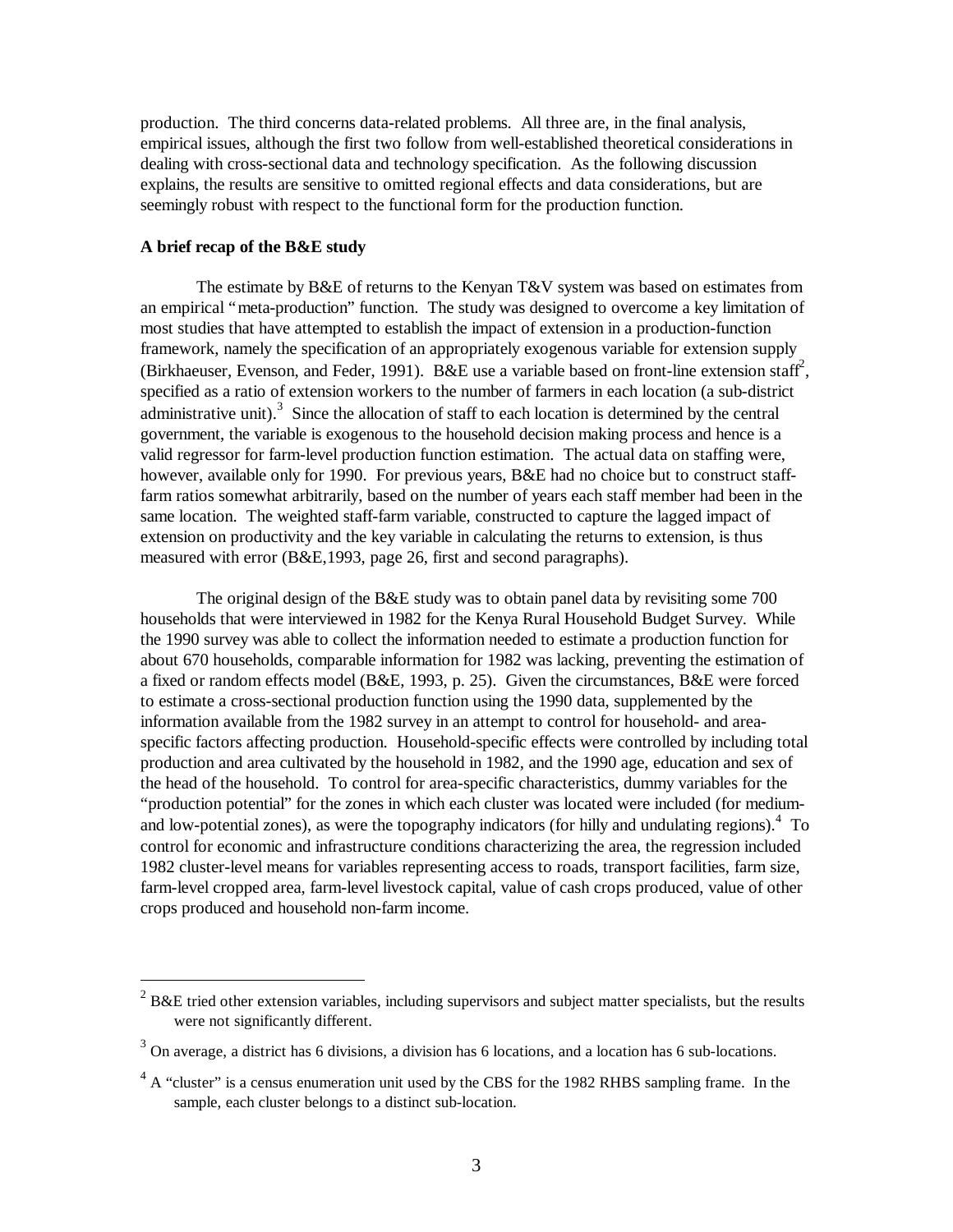The results from this exercise were reported by B&E (1993). Using a Cobb-Douglas functional form to model crop production, they found the extension variable to be highly statistically significant and estimated the marginal rate of return on investment in extension at about 350% (using the 415 observations that had all the necessary data). Subsequently, a data processing error in the creation of the extension variable was discovered, and after correcting for the error, B&E (1997) noted that the key qualitative results did not change.<sup>5</sup>

#### **Issues**

The main concerns relate to model specification and data-related problems. The data issues are dealt with first to allow subsequent comparisons across different model specifications meaningful. On specification, the functional form issue is discussed first followed by a discussion on the omitted region-specific factors.

#### *Data Problems*

As part of the ongoing OED impact evaluation of agricultural extension projects in Kenya, an attempt was made to match up the 1990 farm-level output with the output from the 1982 RHBS data. For this purpose, both the 1990 B&E survey data and the 1982 RHBS data were obtained.<sup>6</sup> A household- and cluster-level comparison across the years, however, revealed some differences and inconsistencies.

The most significant issue is the method of aggregation across crops to arrive at the farmlevel output. A comparison of farm-level output across the years shows a significant drop in farm output (after accounting for farm area) from 1982 to 1990.<sup>7</sup> These changes were surprising and did not have a ready explanation. Further examination of the plot- and crop-level data from the 1990 survey, however, revealed that output quantities from different crops had been aggregated to estimate the farm-level output (and used as the dependent variable in B&E production function estimation). Also, in the 1990 survey, output data were collected only for 5 major crops (maize, beans, soghum, millet and potatoes).

Needless to say, the production-function estimates reported by B&E (1993 and 1997) are less than appropriate. Nevertheless, it should be noted that the 5 crops, on average, constitute about 70% of farm output value from the 1982 sample data and about 68% from the 1997 sample

 5 Quantitatively, a re-estimation yields a statistically significant coefficient on extension of 0.25 instead of the 0.29 reported in B&E, 1993. The corresponding estimate of the returns to extension in Kenya is 278% (based on 418 "complete" observations). However, as discussed below, further measurement errors have been discovered and the revised estimate is no longer valid.

<sup>&</sup>lt;sup>6</sup> The generous assistance of Robert Evenson and Vishva Bindlish in making available the 1990 data set, and of Steven Block for the 1982 data, is warmly acknowledged.

 $<sup>7</sup>$  The significance of the differences first came to light during an ongoing DEA analysis of technical and</sup> efficiency changes from 1982 to 1990 and 1990 to 1997. The initial results indicated significant technological regression from 1982 to1990 and significant technological progress from 1990 to 1997 (details forthcoming in Gautam and Alevy, 1999). Neither could be satisfactorily explained by the events that have taken place in Kenya since 1982, and prompted a closer look at the data.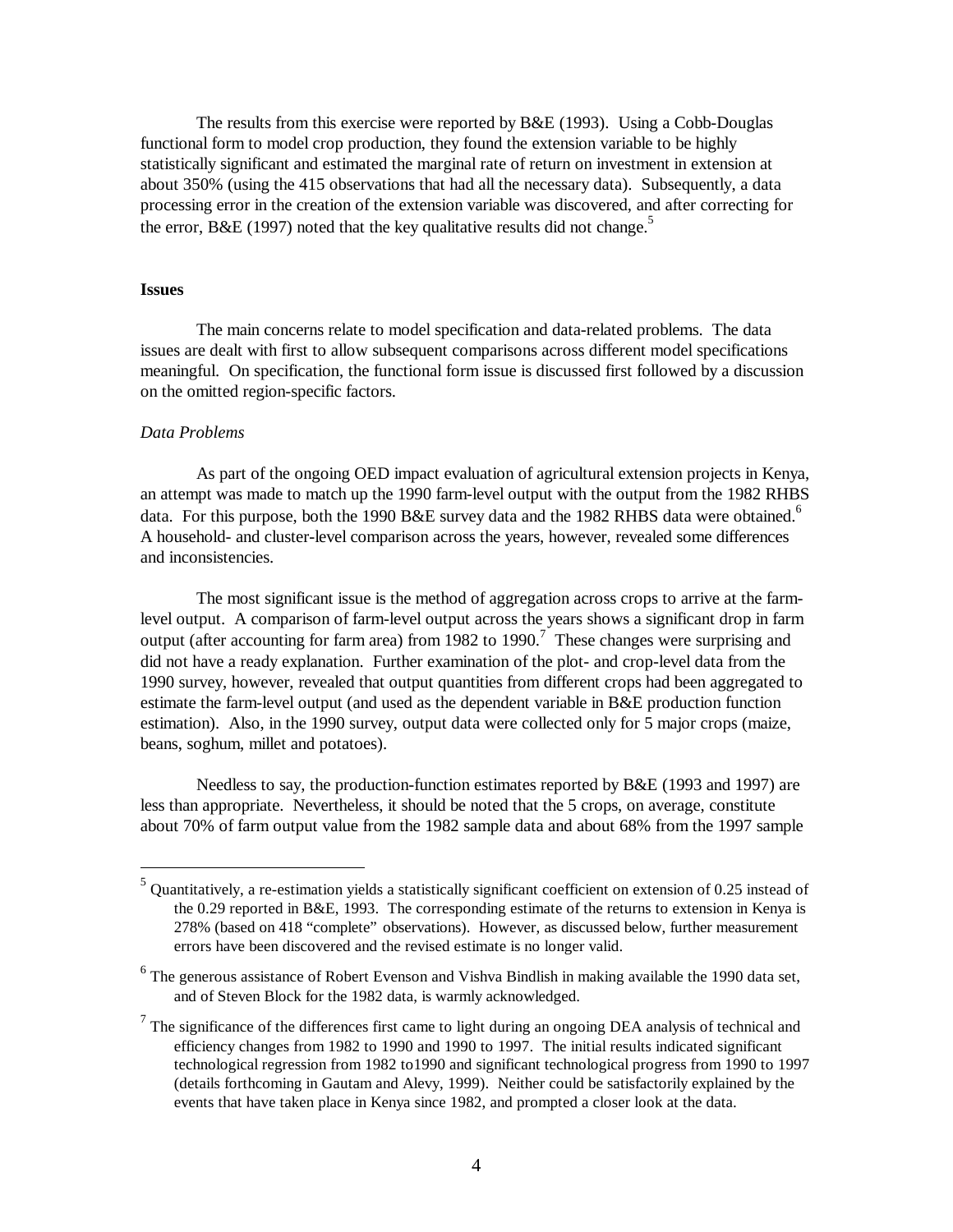data. It is thus reasonable to assume that a high percentage of farm output was captured during the 1990 survey. To proceed with the analysis, since the 1990 survey data do not contain information on output prices, national prices have been used to estimate the value of farm-level output for the 1990 sample.<sup>8</sup>

The benefit of access to the raw data from the 1982 RHBS survey also allowed a recreation of the cluster- and household-level variables used by B&E (as contained in the processed set of 1990 data). A comparison of these variables also revealed some differences: (a) in the 1982 cluster- and farm-level control variables and (b) in the agroecological control indicators.

As with the 1990 survey data, the 1982 cluster- and farm-level production variables used in the B&E analysis were also inappropriately aggregated and had to be reconstructed.<sup>9</sup> Other problematic variables are the cluster transportation and (road) infrastructure variables. It is unclear what the coded values of these variables represent.<sup>10</sup> In fact, alternative infrastructure variables are available in the 1982 data. These are the distances from the farm to the various types of road and public transportation reported by households.

A comparison of the agro-ecological zone (AEZ) classification used for the B&E analysis with the AEZ classification variables available in the 1982 data also shows differences. In addition to the AEZ classification, B&E used indicators for the regional productivity potential (RPP) as a further control for differences in land quality. Since the 1982 data did not have comparable RPP indicators, these data were independently compiled.<sup>11</sup> The RPP indicators are also substantially different from the indicators used by B&E. To determine which of the alternative sets of AEZ classification and RPP indicators to use, farm output was regressed on each set of indicators. The results show that the 1982 AEZ classification and the new RPP indicators have a higher explanatory power  $(R^2)$  for both the 1982 and 1990 farm-level production.

Finally, to maintain the focus on methodological comparability for the purpose of the present discussion, aggregate data on district agricultural output and extension costs as well as the related assumptions used to calculate the rate of return to extension are the same as used by B&E (1993).

<u>.</u>

<sup>8</sup> The prices were obtained from the FAO data base and cross-checked for consistency, where feasible, with the *Economic Surveys* for various years published by the Central Bureau of Statistics, Government of Kenya.

<sup>&</sup>lt;sup>9</sup> The quantities of crops produced, instead of their values, appear to have been summed and divided by an arbitrary factor of 12 to arrive at farm-level production used to control for household productivity differentials and for the cluster-mean values of cash and other crop production in the B&E study.

 $10$  For example, in some sub-locations, all infrastructure variables (including those not included in the analysis) take the value 9, while most others take 1 or 2.

 $11$  Given the differences observed in the AEZ indicators, a verification of the accuracy of the RPP indicators was sought as part of the ongoing OED impact study of extension projects in Kenya. The help of the Tegemeo Institute of Egerton University, Kenya, is gratefully acknowledged for the compilation of the RPP indicators for the study areas. The new indicators are based on information gathered from the respective district annual reports and farm management handbooks for Kenya.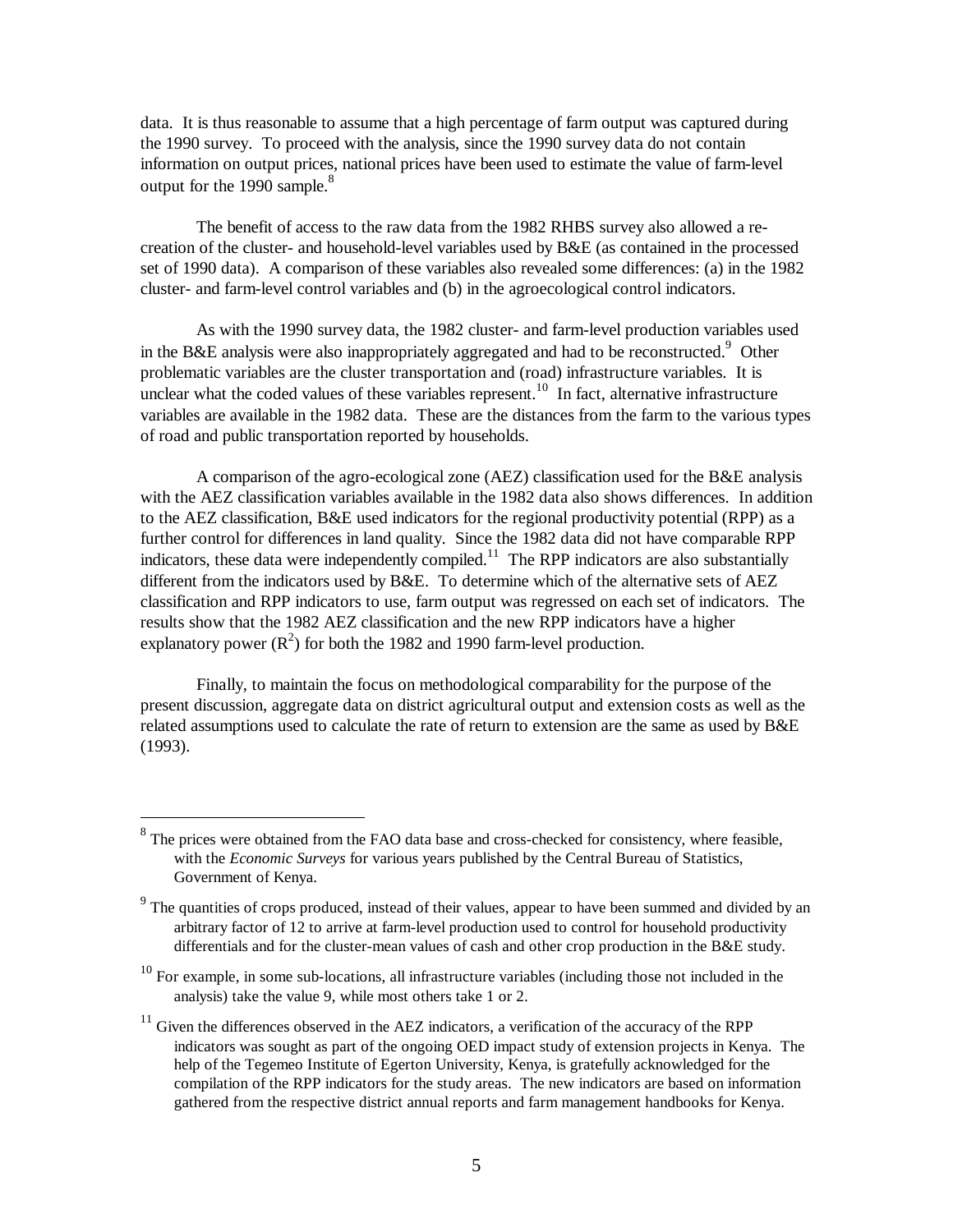## *Functional form*

1

An overly restrictive functional form can provide misleading signals about the structure of the production process, and may yield estimates of coefficients that are not informative for policy formulation. While the Cobb-Douglas form is convenient in its parsimony and ease of estimation, it imposes a priori restrictions on the coefficients that may not be valid.<sup>12</sup> Of course, every functional form implies some restrictive features, so it is a matter of judgment as to what is feasible and reasonable to choose among a large number of possible forms, whilst seeking not to impose restrictions that inhibit genuine insight.

The Kenya situation poses a particular difficulty. On the one hand, parsimony is highly desirable given the cross-sectional nature of the data and the need to identify the effect of extension on productivity using a variable with modest degrees of freedom (there are 71 locations for which the staff-farm ratio is available). Thus, a fully flexible functional form such as the complete translog is not feasible.<sup>13</sup>

Nevertheless, it is desirable to test whether the functional form makes a significant difference to the coefficient of greatest interest, *viz*. the extension supply variable. Since a complete characterization of the underlying production structure is not of immediate interest, the strategy is to allow some flexibility in the functional form with respect to variable inputs and the extension supply variable. The other, control variables, are still treated as intercept shifters. While not fully satisfactory, this strategy allows a check on the stability of the elasticity of production with respect to the extension supply variable.

Among flexible functional forms, three alternative specifications were tried, namely the translog, the generalized Leontief, and the square-root quadratic. The models were applied to the original data used by B&E, using the appropriately aggregated farm production as the dependent variable but prior to introducing any of the other modifications. The translog performed the best in terms of goodness-of-fit (using the adjusted  $\mathbb{R}^2$  statistic) of the estimated relationship, although the square-root quadratic performed better in terms of the coefficient of determination of the untransformed dependent variable. The full results from the alternative specifications are not reported in order to save space. The estimate for the focus partial elasticity of production from the translog is 0.22, which is higher than the Cobb-Douglas estimate of 0.14 (detailed results for the Cobb-Douglas are presented below), but the elasticity from the square-root quadratic is lower at 0.06. Both estimates are, however, just over one standard error apart from the Cobb-Douglas estimate.

These results thus suggest that, at least in this application, the Cobb-Douglas specification may not be too restrictive. To focus on the other issues, and to be brief, the rest of discussion is based on results using the Cobb-Douglas functional form.

 $12$  For example, it forces the elasticities of substitution to be unity between inputs, and the partial elasticities of production to be constant across varying input intensities.

 $13$  B&E specified the production function to include 5 "conventional" inputs (land, hired labor, proxy for family labor, "cash inputs" and fixed capital), 1 extension variable, 5 variables to control for household effects, four to control for weather effects, 13 agro-ecological variables, and 9 regional and infrastructure control variables.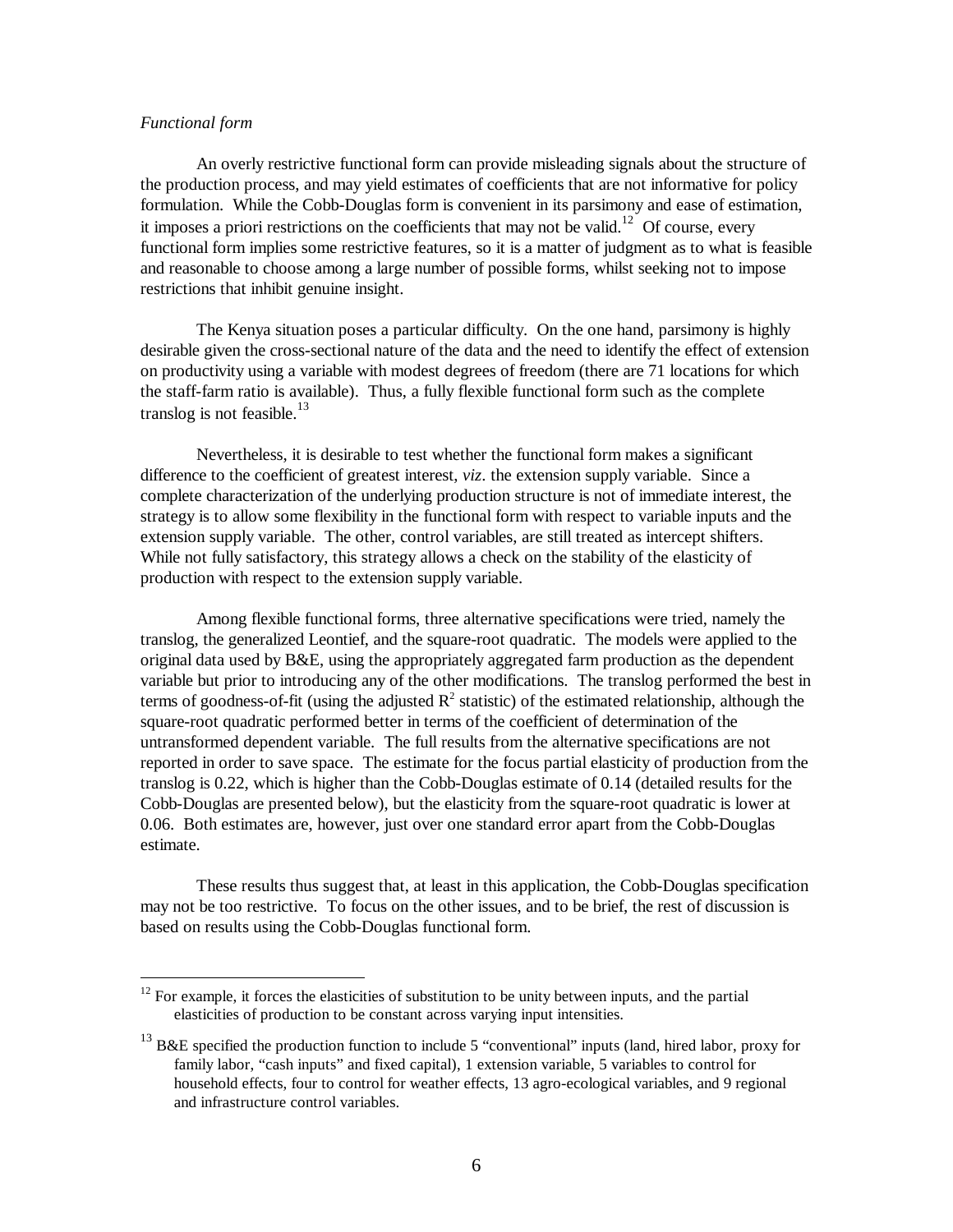#### *Specification*

1

The main concerns in dealing with cross-sectional data include the handling of householdand region-specific effects. B&E attempt to control for these effects by including locational characteristics and household human-capital variables. These data are from the 1982 survey as well as data collected for the 1990 study.

The specification issue, however, remains because of the possibility that agro-ecological zones (AEZs) in different parts of the country (e.g., in different districts) are likely to have different production patterns and productivity. Further, it is also possible that deployment of extension staff, the key variable used to measure the supply of extension, is correlated with the productivity potential of each area. If the deployment is independent, the regression coefficient on the extension variable can be taken to represent the impact of extension on agricultural productivity, with the variation across locations providing the opportunity to measure an unbiased and efficient estimate of the impact of the marginal extension staff deployed. If, on the other hand, staff deployment is influenced by the regional productivity effects, (for example, if higher potential areas receive priority in staff assignments or receive a relatively larger number of staff, as was the plan for NEP-I), the extension staff variable would implicitly also capture regional productivity differentials in addition to the impact of extension.

Even if the intended initial deployment by the center (Ministry headquarters in Nairobi) was neutral with respect to regional productive potential, the problem may re-emerge if staff are able to transfer out of relatively undesirable locations into more desirable ones. This behavior would be understandable with staff moving to locations with better amenities and access to infrastructure within each district, or moving to more progressive and dynamic districts. Subsequently, if that dynamism translates into higher value-added production, then the staff-farm ratio would again be "spuriously" positively correlated with the value of production.

From an empirical standpoint, the issue reduces to whether or not the cluster-level and other variables included in the B&E regression adequately control for region-specific effects. If not, then the regression will suffer from an "omitted variables" problem and will give biased and inconsistent estimates. In such an event, the extension staff variable would erroneously attribute to extension the effect of "natural" productivity differentials. On the other hand, if staff deployment follows a standard rule of thumb, say a pre-determined staff-farm ratio as is typically prescribed in T&V implementation plans, or if the turnover of staff is not region-specific, the correlation between the regional productivity potential and the staff-farm ratio would probably be about zero and the estimated coefficient would remain an unbiased estimate.

B&E recognized this problem and attempted to control for the "staff deployment effect" by treating it as an "endogenous" variable (page 120). However, the specification bias in this case is one of omitted variables; the extension supply variable is correlated with the error term because it is correlated with omitted regional productivity effects. B&E's instrumenting equation (page 126) validates this concern.<sup>14</sup> The appropriate solution would thus be to effectively control for

<sup>&</sup>lt;sup>14</sup> For example, mean locational education level of household heads, the availability of extension under the previous system (which was reportedly biased towards more productive and progressive areas), and hilly terrain have a positive and significant effect in explaining the variation in the extension supply variable, while low and medium potential indicators have a negative sign. The number of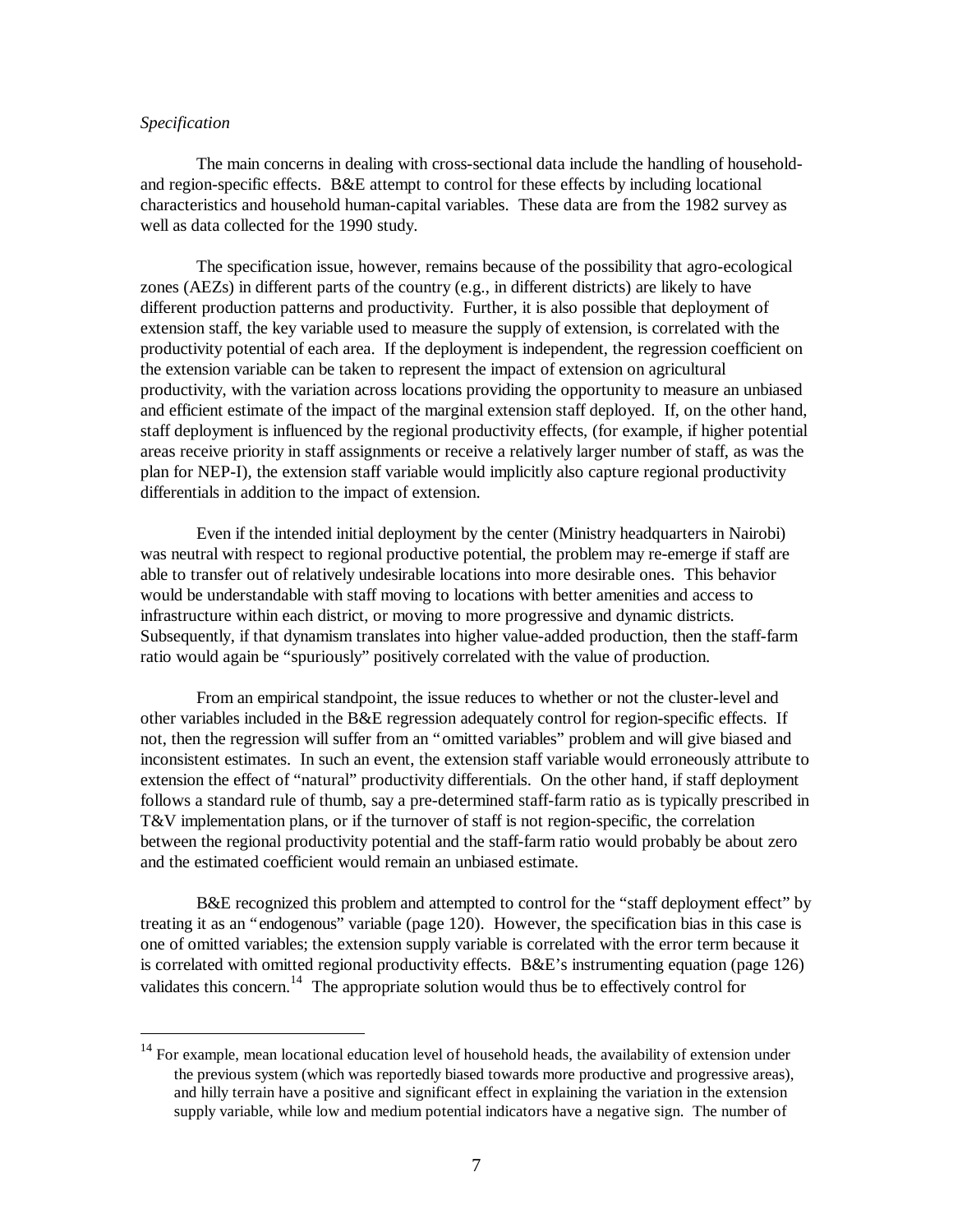productivity effects.<sup>15</sup> In the event that this is not possible, an instrumental variables approach could be used to overcome the problem. Unfortunately, valid instruments (i.e., determinants of staff-allocation that are not correlated with the regional productivity differentials) are not available and in general would be rarely available. By instrumenting the extension supply variable on regional indicators, B&E exacerbate the problem, providing an explanation for the increase in magnitude of the estimated coefficient reported by  $B\&E^{16}$ .

Whether or not the estimated model suffers from specification errors can be tested. The procedure adopted is to include the district fixed-effects to verify the robustness of the estimated coefficient on the staff-farm ratio.<sup>17</sup> The households sampled in the survey were from 84 clusters, each from a sub-location belonging to 71 distinct locations in seven districts. Among the observations available for estimation, the information on the extension variable is available for the 71 locations. Thus, one the one hand, there appears to be sufficient variation in the key extension variable—the staff-farm ratio—to allow estimation of the impact of extension on productivity even after controlling for district fixed effects. On the other, the limited variation poses a dilemma in that, given the already extensive use of dummy variables by B&E to control for the agro-ecological zone and regional productivity potential effects, including the district fixed-effects might eliminate any meaningful variation in the extension-supply variable. With the data in hand, the analytical solution to this problem is not obvious. However, its potential empirical significance is dealt with through a series of sequential tests to check of the sensitivity of the staff-farm ratio coefficient. The details are discussed in the results section below.

Another potential problem with a district fixed-effects estimation with a single crosssection is the possibility that the efficiency of the extension service varies by district. With the basic unit of organization of extension being the district, this could result in district fixed effects being indistinguishable from extension impact. This possibility, however, goes against the basic premise of the T&V "system of management", introduced by NEP-I, and the intent of establishing a national system with a unified and consistent organizational structure, in contrast to the previous extension system, which was disparately organized and said to be inefficient.

farms and the mean household size in a location have an unexpected negative influence on staff allocation.

1

<sup>15</sup> If the problem is due to omitted regional productivity effects, which creates the correlation between the staff-farm ratio and the error term, including the regional fixed effects explicitly in the regression would eliminate the source of the problem. Factors other than regional productivity potential that influence the allocation of staff to different regions are unlikely to be correlated with errors associated with the farm-level production function. Hence, the staff-farm ratio will be independent of the production error term and OLS would be appropriate.

<sup>16</sup> Given the positive correlation between the staff-farm ratio and productivity, as suggested by B&E's instrumenting equation, and assuming that natural productive potential will have a positive effect on output, it can be shown that the bias in the coefficient of staff-farm ratio should be biased upwards using the standard "omitted variables" formula (Greene, 1990). Based on their own findings, however, B&E conclude that the estimate is biased downwards.

 $17$  This is a rather weak test since within each district there will be variation across locations (and sublocations) in natural productivity potentials and hence, possibly, in staff-allocation. Nevertheless, given the limitations imposed by available data, a weak test is to be preferred to none.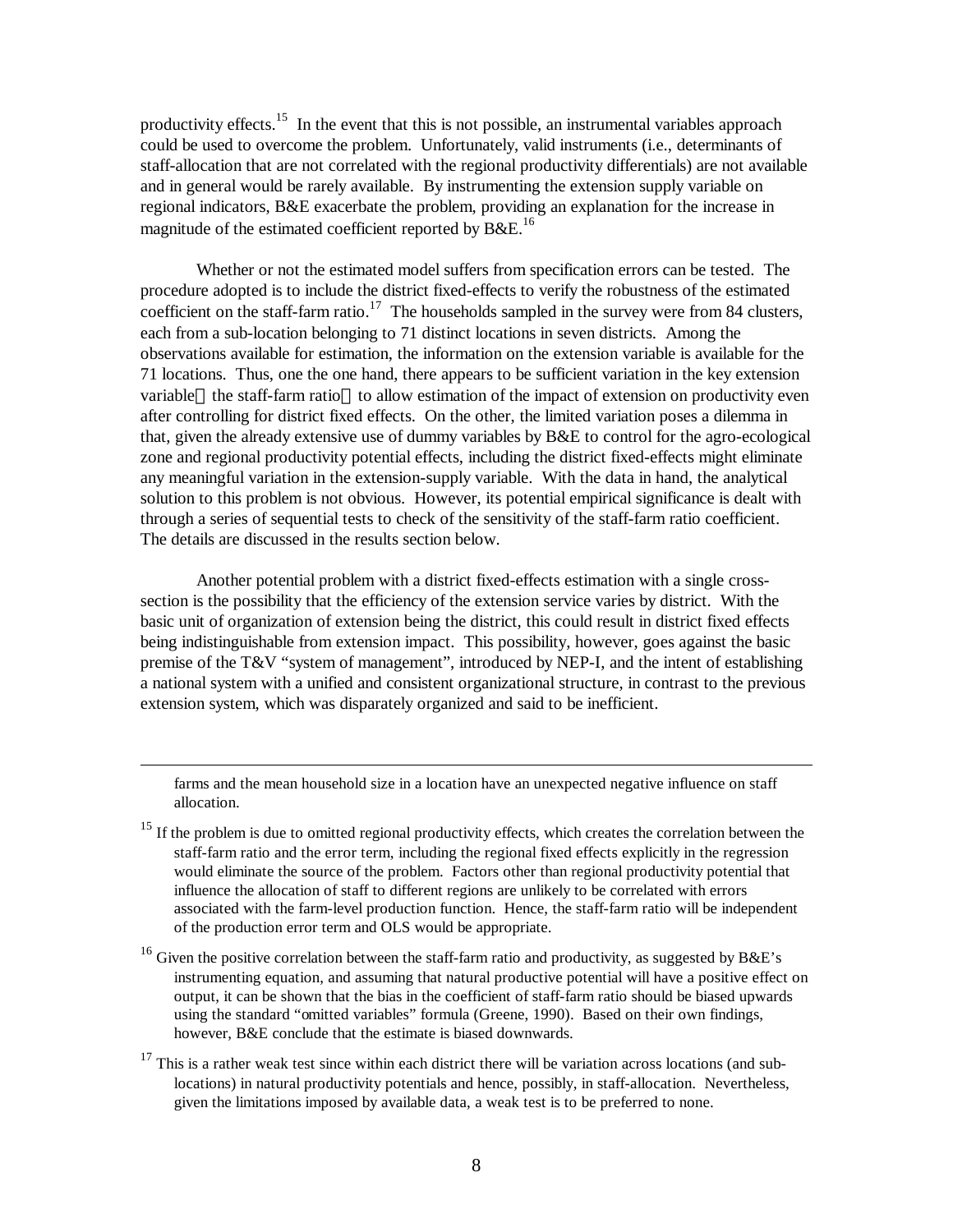Whether or not this is the case is an empirical question and can be statistically tested by including cross terms for extension and district effects, in addition to pure district effects, to identify district-specific extension impact. If the districts are differentially efficient, the coefficients for each district will be significantly different from each other. Further, if homogeneity of extension effectiveness across districts cannot be rejected, then two further tests can be performed with a view to establish the overall impact of extension, as measured by returns to extension expenditure. One test is the significance of a simple sum of the district-specific extension coefficients (implicitly assigning equal weight to each district in the sample). The second test is the significance of a weighted sum of district-specific extension effects, where the weights are the sample shares of each district in the total value of production.

#### **Results**

1

As a result of the aggregation error for the farm production variable noted earlier, the results reported by B&E (1993, 1997) are not valid. The corrected estimates of the farm metaproduction function (i.e., using the reconstructed value of farm production) are presented as model I in table 1. Note that, with the exception of the correction made for the data-processing errors in the extension variable as noted by B&E, 1997, the other independent (or explanatory variables) and model specification are exactly the same as were used in the original B&E (1993) analysis (the original estimate for the coefficient on the extension variable was 0.29 and rate of return on extension investment was estimated to be  $350\%$ , with a lower bound<sup>18</sup> of 160%). The results for model I indicate a lower, but qualitatively similar, result; the extension coefficient is estimated at 0.14. However, it is barely significant at the 5% level. The marginal internal rate of return to T&V implied by this estimate is 161%; the lower bound estimate, however, is now negative. Qualitatively, thus, it could be argued that the results, albeit not as robust, are still positive and along the lines reported by B&E (1997).

For the rest of the analysis, the results of model I of table 1 are considered as the base case, or the "B&E" model, to which subsequent comparisons will be made. The remaining results are presented as follows. Using the same data for the explanatory variables as the "B&E" (1997) model (without *any* other modifications), extending the specification to allow for district fixedeffects, the column labeled model  $II$  in table 1 gives the results of including district dummy variables. In model III, the extension variable is replaced by a series of cross-terms for district dummy variables interacted with extension to test for differential efficiency of extension across districts. Incorporating the data modifications to the other explanatory variables, as discussed above, table 2 presents an alternative set of results. Models I, II and III in table 2 present the results corresponding to the respective models in table 1 but using the updated data.

The results in table 1 demonstrate the sensitivity of the coefficient on the extension variable to district fixed effects, even without making any other changes. The coefficient on extension goes from 0.14 and significant at 5% level, to -0.003 and not significant at standard levels of significance.<sup>19</sup> An F test for the joint significance of the district fixed effects is highly

 $18$  The lower bound corresponds to the rate of return associated with the lower limit of the 95% confidence interval for the estimated coefficient on the extension supply variable.

 $19$  To verify whether any specification bias persists in the model with district fixed-effects, due to correlation between the staff-farm ratio and the error term, the instrumental variables (IV) technique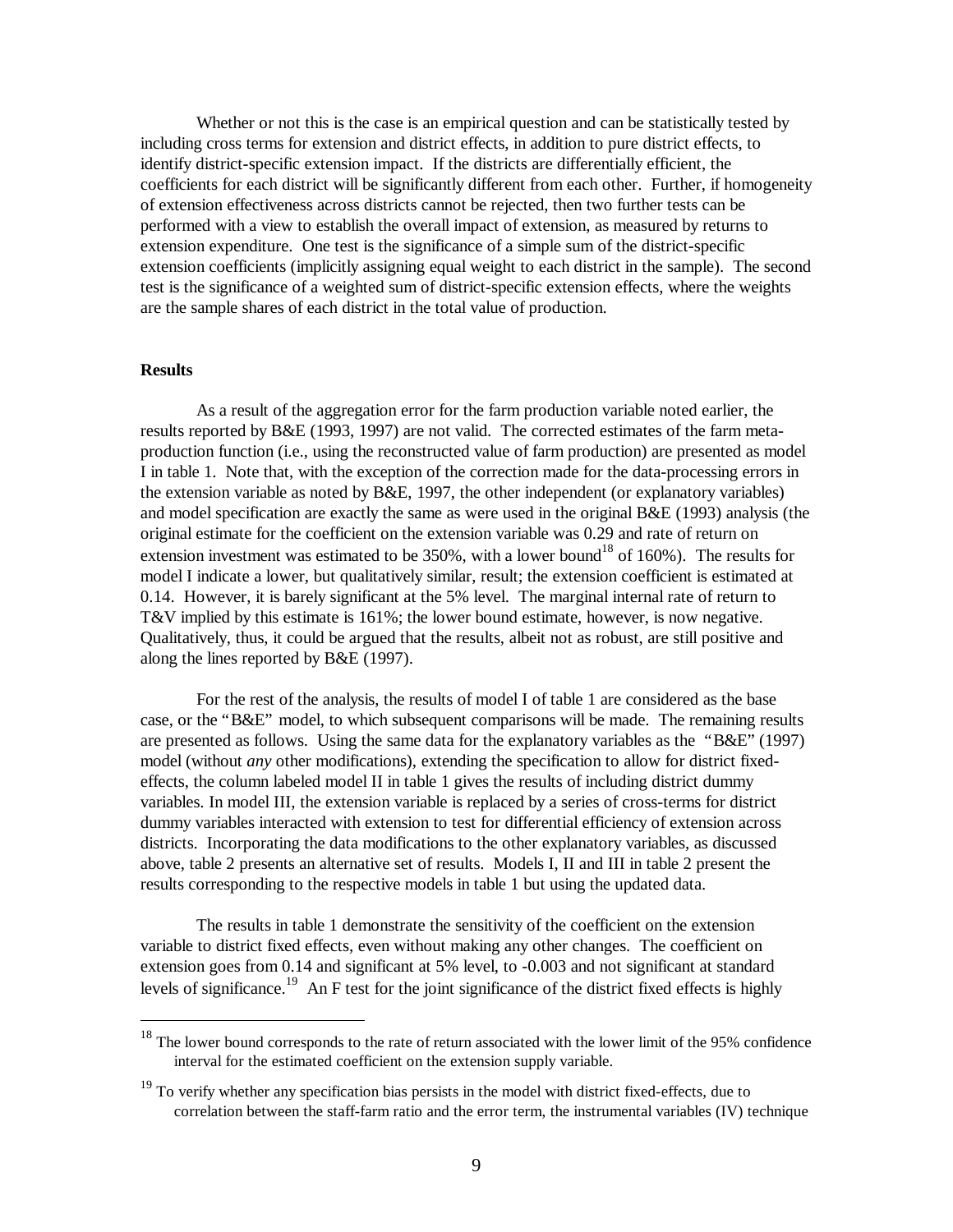significant, rejecting the hypothesis that the included location-specific and other variables adequately control for regional effects. In addition, the agro-ecological zone variables continue to be jointly significant in the presence of district dummy variables, suggesting that one set of variables is not a substitute for the other; that is, neither is dispensable. The two RPP indicators, however, become jointly insignificant in the presence of the district fixed-effects.

As discussed above, it is possible that by including too many fixed-effects (for AEZs, RPPs and districts), the effect of any meaningful or genuine variation in the extension supply variable may be reduced to the point of making it redundant. The large drop in the magnitude of the extension coefficient and its significance, thus, warrant some further investigation. To determine whether the base-case result represents the genuine impact of extension or a spurious result due to omitted factors, a series of tests were performed. These included dropping the AEZ and RPP indicators to test the sensitivity of the coefficient on the extension supply variable. As noted above, including the district fixed-effects makes the RPP indicators jointly insignificant. Hence, it is not surprising that, when the RPP indicators are dropped, all coefficients and their standard errors remain virtually unchanged relative to the full fixed-effects model (model II) in table 1. Next, the set of AEZ indicators was dropped (despite their joint significance noted above). Again, there were no substantive (or significant) changes in the standard production parameters or in the extension coefficient. Further, the overall model fit is better with district fixed-effects and without AEZs (adjusted  $R^2$  of 0.70) compared to the base-case model (adjusted  $R^2$  of 0.65). Finally, dropping all the RPP and the AEZ indicators, the model fit continues to be superior (adjusted  $R^2$  of 0.70), while the estimated coefficients are not substantively different from the full fixed-effects model.

These tests reveal the importance of the district-specific effects in explaining the productivity differences across households. They also provide confidence that, while it is theoretically possible that too many fixed-effects can be more of a nuisance than an aid in statistical inference, in this empirical application such is not the case.

To test the hypothesis that extension may be differentially efficient across districts, and hence that the district effects are obscuring the extension impact, model III in table 1 presents the results of the regression including cross-terms between district effects and extension. Two of the districts (Machakos and Muranga) have positive and statistically significant coefficients, while one (Kisumu) has a statistically significant negative coefficient. All of the remaining districts have an insignificant coefficient but the sign is negative. While the signs on the individual district effects are possibly interesting in themselves, from the evaluation point of view, the overall impact of extension is of greatest interest. Towards this end, the two tests mentioned above are performed. One is the sum of the coefficients on the seven cross-terms, which turns out to be small (0.037) and insignificant. A more appropriate test is the significance of the weighted sum of district-specific extension effects, where the weights are the sample shares of each district in total output. The results of including cross-terms between district effects and extension indicate a negative overall extension impact (-0.246), which is statistically insignificant.

As sketched above, a number of modifications need to be made to the variables used in the analyses reported in table 1. These include: the new indicators (dummy variables) for medium and

<u>.</u>

was applied to model II of table 1. As anticipated, the IV estimate of the staff-farm ratio coefficient was insignificant (+0.04). Hence, the remaining models are estimated using OLS.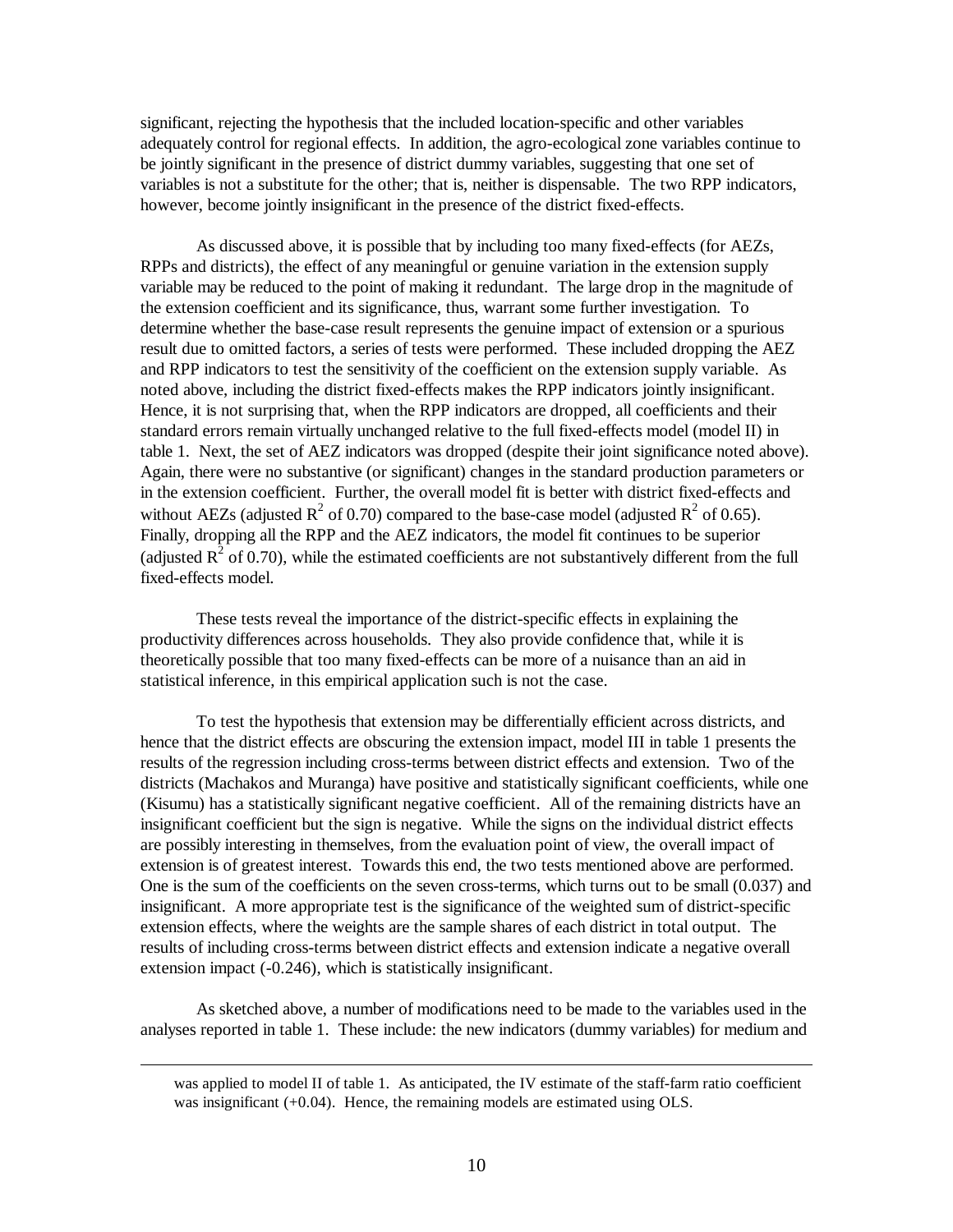low potential zones; the AEZ classification available in the 1982 RHBS data set; re-specification of household head's education status to dummy variables for primary and higher levels of education; updated cluster-level means for non-farm income, production, farm holding size and livestock values. Also, the cluster-level infrastructure variables can be replaced by the corresponding means for distance to all-weather road (which includes tarmac and all-weather gravel roads); distance to dirt roads and distance to nearest bus/matatu routes.

The results of including these modifications are presented in table 2 models I-III, corresponding to those of table 1. In model I, even the specification without district effects shows that with updated variables, the extension variable is now no longer significant at any conventional level, and in fact has a negative coefficient  $(-0.08)$ <sup>20</sup> The traditional input variables have coefficients similar to those for the base model (model I) of table 1. The test for district-specific effects, model II, shows that district effects continue to be jointly significant. The extension coefficient continues to be statistically insignificant and negative.<sup>21</sup> Finally, the district-specific extension efficiency is tested in model III, where now only the coefficient for Machakos is positive and significant, while the coefficient for Kericho is negative and significant; the others are all negative but insignificant. The test results for model III also show that the simple sum of districtspecific extension effects is negative (-0.9), although it is insignificant. The weighted sum of the impact of extension across districts is also negative (-0.15) and insignificant.

The marginal rate of return to extension implied by the estimated coefficients from all models in table 2 is negative (for none of the models in table 2 does the extension coefficient have a positive sign).

# **Summary and Conclusions**

1

This note is part of a larger exploration by OED of the effects of the investment in agricultural extension in Kenya. The investment was supported by two World Bank projects starting in 1982, which introduced the T&V system of management for public extension services. The impact of the projects has been the subject of much debate. The particular purpose of this note is to revisit the earlier widely disseminated results on the impact of T&V extension in Kenya by Bindlish and Evenson (1993, 1997).

Using household data from 1990, B&E found the returns to extension to be very high. The findings presented in this note, however, show that the returns estimated by B&E suffer from data errors and limitations imposed by cross-sectional data. Correcting for several data processing and measurement errors, the results are shown to be less robust than reported by B&E. The second problem with the B&E results is that they are highly sensitive to regional effects. For the same data

 $^{20}$  Given the significant impact of the new variables on the extension coefficient, a sensitivity analysis was undertaken to determine which variables had the biggest impact. Results (not reported) show that the new RPP indicators have the largest impact (reducing the extension coefficient to 0.04 and insignificant), followed by the 1982 cluster-means for infrastructure variables, area, production, livestock assets and non-farm income (reducing the extension coefficient to 0.11 and insignificant).

 $21$  The sensitivity tests show that the extension coefficient fails to attain significance or substantively change in magnitude even when the AEZ and RPP indicators are excluded in the presence of district fixed effects.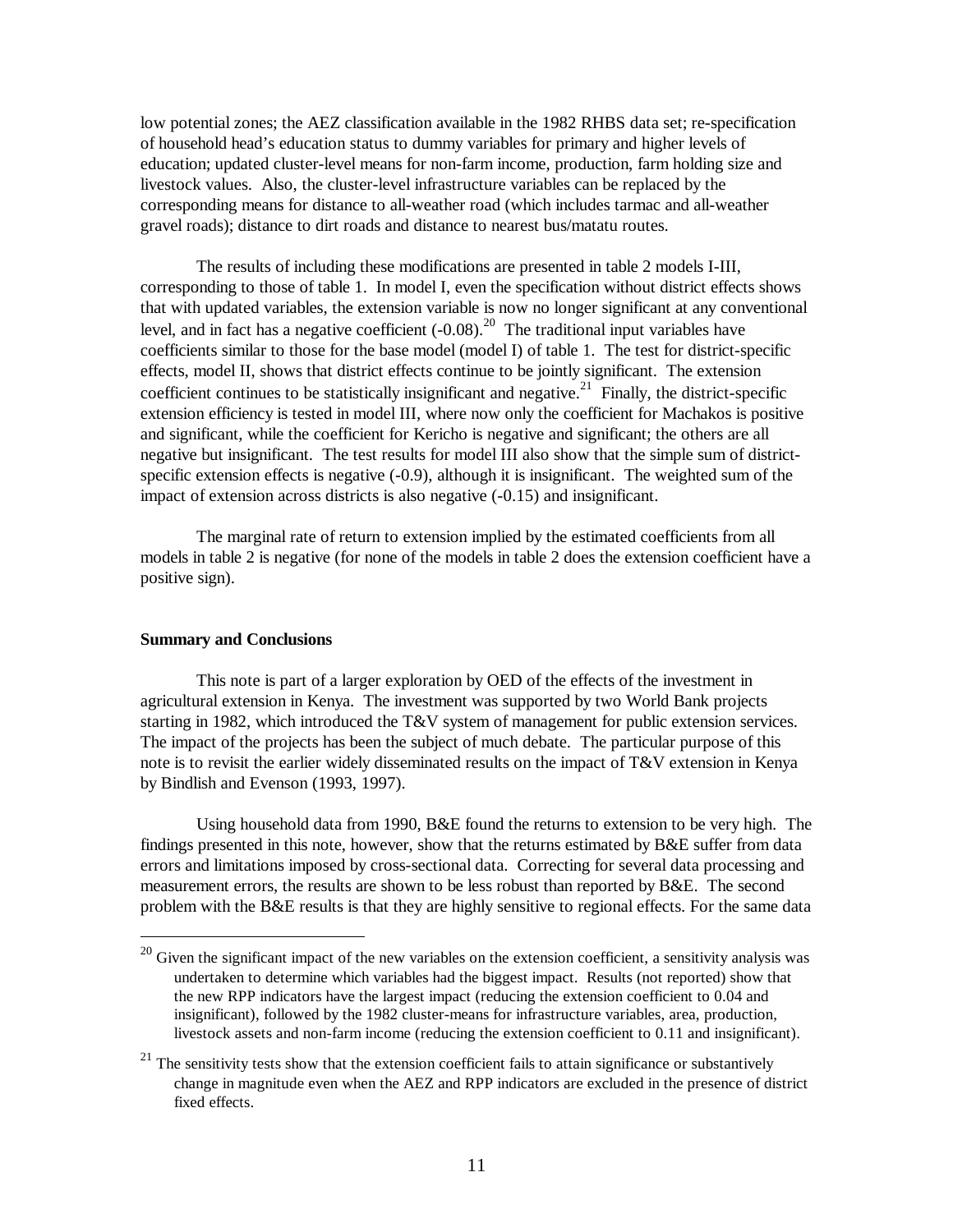set and cross-sectional model specification as used by B&E, with the inclusion of region-specific effects, a positive return to extension cannot be established. The sensitivity to possible omitted factors is underscored by the non-positive rate of return to extension implied by an alternative set of regional productivity indicators, even without regional fixed effects. An important caveat is necessary with these results. Although a number of tests are undertaken to test the robustness of the results in the presence of regional (district) fixed effects, it is not possible to definitively establish the factors underlying the strong regional effects. This is largely because of the limitations imposed by the cross-sectional framework. A more appropriate analysis would be to use panel data methods, which would allow a better control for the fixed regional effects and provide better insight into the impact of extension.

The main conclusion from this analysis is that the anticipated impact of  $T&V$  extension on agricultural productivity in Kenya is not discernible from the available data. Preliminary results also suggest a differential impact across districts. A value-weighted sum of district-specific impacts is used to determine the aggregate impact and to test if it is significantly different from zero (although it is counter-intuitive that extension could reduce the productivity of farmers as implied by the negative coefficients for some districts, it may be possible at the whole-farm level, say, by advising inappropriate crop-mixes). The test shows that the hypothesis that T&V had no impact in Kenya between 1982 and 1990 cannot be rejected, implying that the sample data fail to support a positive rate of return on the investment in T&V.

The findings highlight issues pertinent to empirical analyses intended to inform Bank policy. First is the sensitivity of empirical results to potential data errors and model misspecification, errors that can yield misleading policy implications and investment signals. This is particularly important when dealing with cross-sectional and imperfect data, often all that are available in many countries. The B&E study provides a pertinent example where seemingly innocuous data errors and alternative specifications lead to strikingly different results. An important lesson emerging for the Bank and other concerned agencies from this analysis is the need for great vigilance in empirical analyses, especially with regard to the quality of data, used to support Bank policy, including the need to validate potentially influential empirical findings.

As is the case in such empirical studies, it must be reiterated that the results reported here are situation-specific and are subject to the limitations imposed by the available data. To firmly establish the achievement of concrete results and to draw broad policy implications, the need to rigorously establish impact and to validate the empirical findings in other settings, with the use of appropriate data, cannot be overstated. Household panel data would have been particularly helpful in overcoming some of the problems that appear to have a significant bearing on B&E's results on the returns to extension in Kenya. The earlier-mentioned OED impact evaluation work is using such data and the results are expected to be available in early 1999.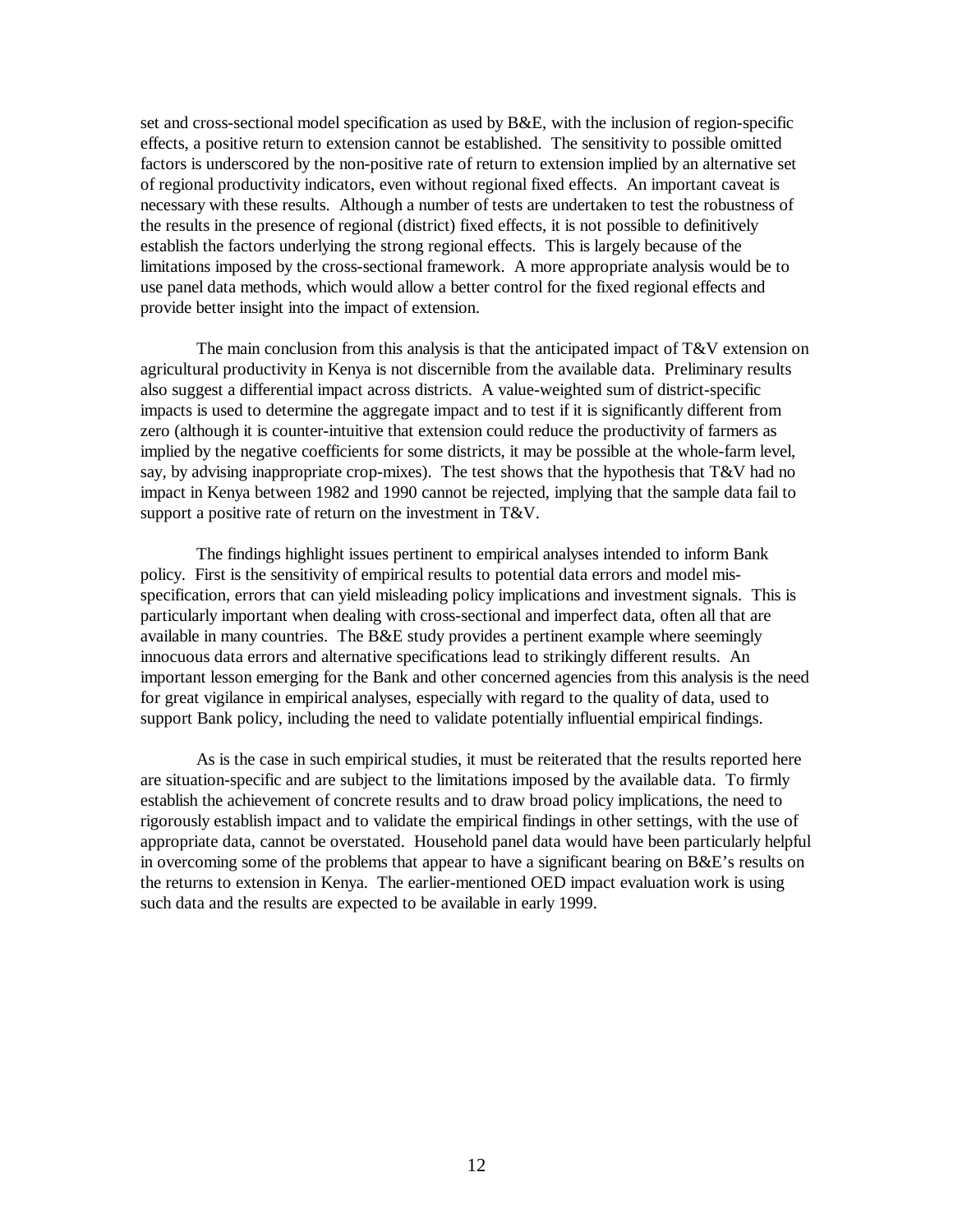| <b>Variable</b>                      | <b>Model I</b>      | <b>Model II</b>       | <b>Model III</b>      |
|--------------------------------------|---------------------|-----------------------|-----------------------|
| Intercept                            | 5.098**             | 4.252**               | $6.341**$             |
|                                      | (0.557)             | (0.600)               | (0.768)               |
| Log of Area                          | $0.458**$           | $0.440**$             | $0.426**$             |
|                                      | (0.045)             | (0.041)               | (0.041)               |
| Log of family size                   | $0.276**$           | $0.198**$             | $0.174*$              |
|                                      | (0.077)             | (0.070)               | (0.068)               |
| Log of hired labor                   | $0.032**$           | $0.021**$             | $0.020**$             |
|                                      | (0.008)             | (0.008)               | (0.007)               |
| Log of cash inputs                   | $0.035*$            | 0.001                 | $-0.009$              |
|                                      | (0.018)             | (0.017)               | (0.017)               |
| Log of fixed farm capital            | $-0.028$            | 0.030                 | 0.021                 |
|                                      | (0.057)             | (0.053)               | (0.052)               |
| Log of extension staff-farm          | $0.142*$            | $-0.003$              |                       |
| ratio (Sfratio)                      | (0.071)             | (0.083)               |                       |
| <b>Sfratio x Dummy variable</b>      |                     |                       | $0.717**$             |
| for Machakos                         |                     |                       | (0.217)               |
| <b>Sfratio x Dummy variable</b>      |                     |                       | 1.009**               |
| for Murang'a                         |                     |                       | (0.256)               |
| <b>Sfratio x Dummy variable</b>      |                     |                       | $-0.340*$             |
| for Kisumu                           |                     |                       | (0.138)               |
| <b>Sfratio x Dummy variable</b>      |                     |                       | $-0.267$              |
| for Kericho                          |                     |                       | (0.241)               |
| <b>Sfratio x Dummy variable</b>      |                     |                       | $-0.242$              |
| for Taita Taveta                     |                     |                       | (0.248)               |
| <b>Sfratio x Dummy variable</b>      |                     |                       | $-0.629$              |
| for Trans Nzoia                      |                     |                       | (0.385)               |
| <b>Sfratio x Dummy variable</b>      |                     |                       | $-0.211$              |
| for Bungoma                          |                     |                       | (0.197)               |
| Farm output, 1982                    | 0.989**             | $1.055**$             | $1.255**$             |
| $(000$ Ksh $)$                       | (0.230)             | (0.218)               | (0.217)               |
| Farm area, 1982                      | $-0.029$            | $-0.007$              | 0.001                 |
| (acres)                              | (0.024)             | (0.022)               | (0.022)               |
| Age of head                          | $-0.003$            | $-0.003$              | $-0.003$              |
| (years)                              | (0.003)             | (0.003)               | (0.003)               |
| Sex of head                          | 0.001               | 0.091                 | 0.043                 |
| (Female=1)                           | (0.092)             | (0.084)               | (0.081)               |
| <b>Education of head</b>             | $-0.029$            | $-0.017$              | $-0.008$              |
| $(above primary=1)$                  | (0.044)             | (0.041)               | (0.040)               |
| Normal crop                          | $0.440**$           | $0.528**$             | $0.557**$             |
| (Normal=1)                           | (0.145)             | (0.140)               | (0.143)               |
| <b>Failed crop</b>                   | 0.184<br>(0.244)    | $0.667**$<br>$0.538*$ |                       |
| (Failed=1)                           |                     | (0.238)<br>$0.356**$  | (0.238)               |
| 1990 Cluster mean for<br>normal crop | $0.298*$<br>(0.129) |                       | $0.340**$             |
| 1990 Cluster mean for                | $-0.536$            | (0.121)<br>$-0.726**$ | (0.117)<br>$-0.805**$ |
| failed crop                          | (0.292)             | (0.265)               | (0.258)               |
|                                      |                     |                       |                       |

# **Table 1: Production functions using B&E data.**

*Continued*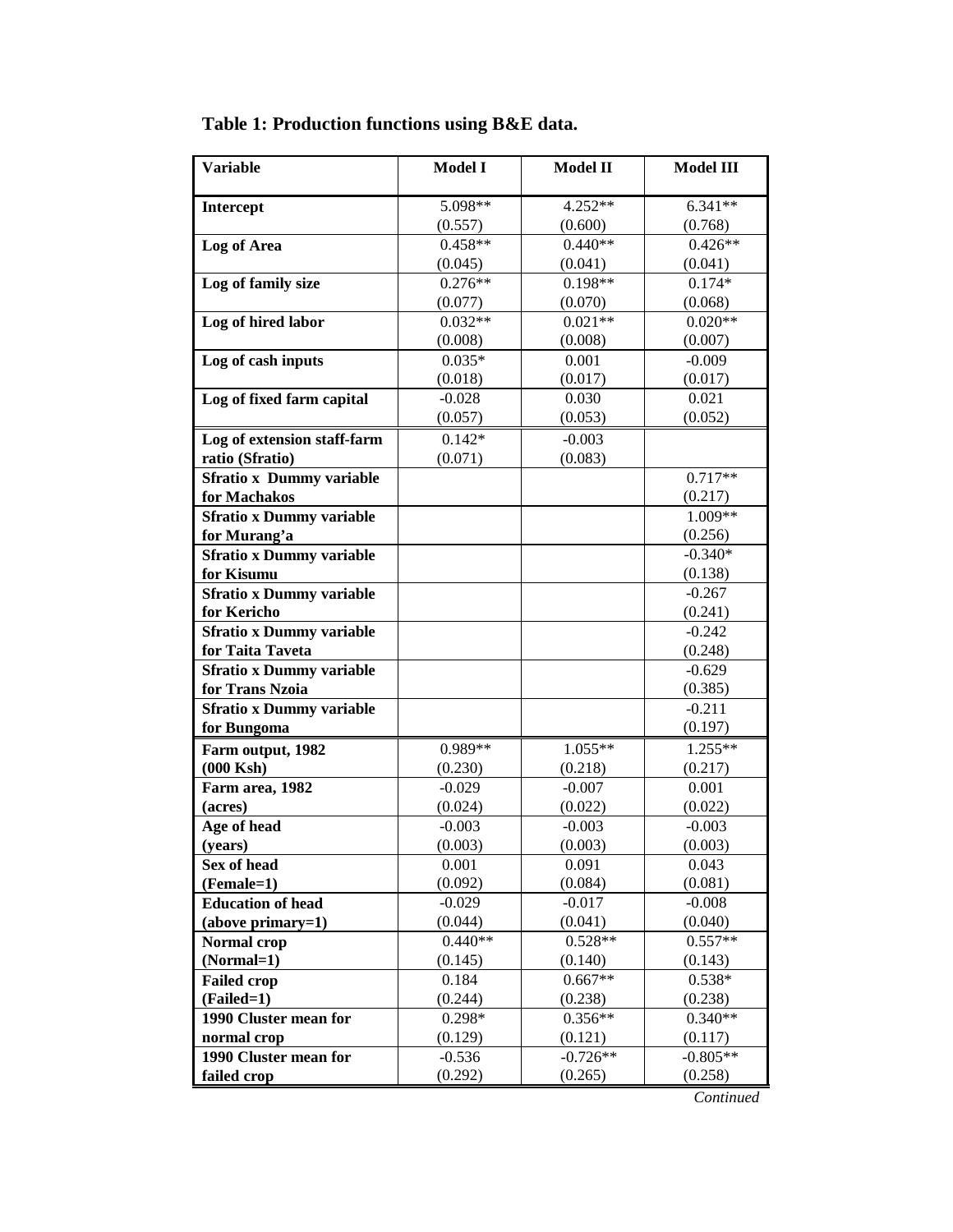| 1982 Cluster mean for              | $-0.009$          | $-0.022$                                | $-0.032$     |  |
|------------------------------------|-------------------|-----------------------------------------|--------------|--|
| access to roads                    | (0.027)           | (0.030)                                 | (0.031)      |  |
| 1982 Cluster mean for              | 0.011             | 0.029                                   | 0.015        |  |
| access to transport                | (0.039)           | (0.044)                                 | (0.046)      |  |
| 1982 Cluster mean for              | $-0.144**$        | $-0.146**$                              | $-0.103*$    |  |
| cropped area                       | (0.040)           | (0.043)                                 | (0.045)      |  |
| 1982 Cluster mean for              | $0.091**$         | 0.026                                   | 0.016        |  |
| farm size                          | (0.020)           | (0.020)                                 | (0.020)      |  |
| 1982 Cluster mean for              | 0.023             | 0.336                                   | 0.144        |  |
| livestock value (000 Ksh)          | (0.168)           | (0.182)                                 | (0.197)      |  |
| 1982 Cluster mean for              | $-0.029$          | 0.015                                   | 0.014        |  |
| cash crop value (000 Ksh)          | (0.019)           | (0.019)                                 | (0.020)      |  |
| 1982 Cluster mean for              | $-0.011$          | 0.018                                   | 0.020        |  |
| other crop value (000 Ksh)         | (0.015)           | (0.015)                                 | (0.015)      |  |
| 1982 Cluster mean for              | $-0.127$          | $-0.015$                                | $-0.017$     |  |
| non-farm income (000 Ksh)          | (0.092)           | (0.088)                                 | (0.086)      |  |
| <b>Medium Potential Zone</b>       | $-0.181$          | 0.026                                   | $-0.108$     |  |
| <b>Dummy</b> variable              | (0.117)           | (0.109)                                 | (0.113)      |  |
| <b>Low Potential Zone Dummy</b>    | $-0.372*$         | 0.248                                   | $-0.016$     |  |
| variable                           | (0.153)           | (0.158)                                 | (0.170)      |  |
| <b>Hilly</b> area                  | $-0.506**$        | 0.068                                   | $-0.027$     |  |
| <b>Dummy</b> variable              | (0.160)           | (0.174)                                 | (0.174)      |  |
| <b>Undulating area</b>             | 0.070             | 0.202                                   | 0.068        |  |
| <b>Dummy</b> variable              | (0.120)           | (0.139)                                 | (0.153)      |  |
| <b>AEZ</b> (range)                 | $-0.94$ to $0.55$ | $-0.65$ to $0.25$<br>$-0.99$ to $-0.15$ |              |  |
| Jt. Signif. (F value)              | $(7.374)$ **      | $(3.033)$ **                            | $(5.195)$ ** |  |
| ${\bf N}$                          | 418               | 418                                     | 418          |  |
| Adj. $\overline{R^2}$              | 0.646             | 0.713                                   | 0.735        |  |
| <b>Test for Joint significance</b> |                   |                                         |              |  |
| of District effects                |                   | 15.843**                                | $4.121**$    |  |
| (F value)                          |                   |                                         |              |  |
| Test for the sum of Sfratio x      |                   |                                         |              |  |
| district effects                   |                   |                                         | 0.003        |  |
| (F value)                          |                   |                                         |              |  |
| Test for the weighted sum          |                   |                                         |              |  |
| of sfratio x district effects      |                   |                                         | 2.609        |  |
| (F value)                          |                   |                                         |              |  |

**Table 1: Production functions using B&E data** *(continued).*

#### **Notes:**

Dependent variable is log of the reconstructed 1990 value of farm production.

The extension variable is the revised variable used by B&E, 1997.

Standard errors reported in parentheses.

\* and \*\* indicate significance at 5 and 1% levels, respectively.

District effects, with Machakos as the base case, range from -0.23 to 1.48 for model II and from -1.63 to -0.19 for model III.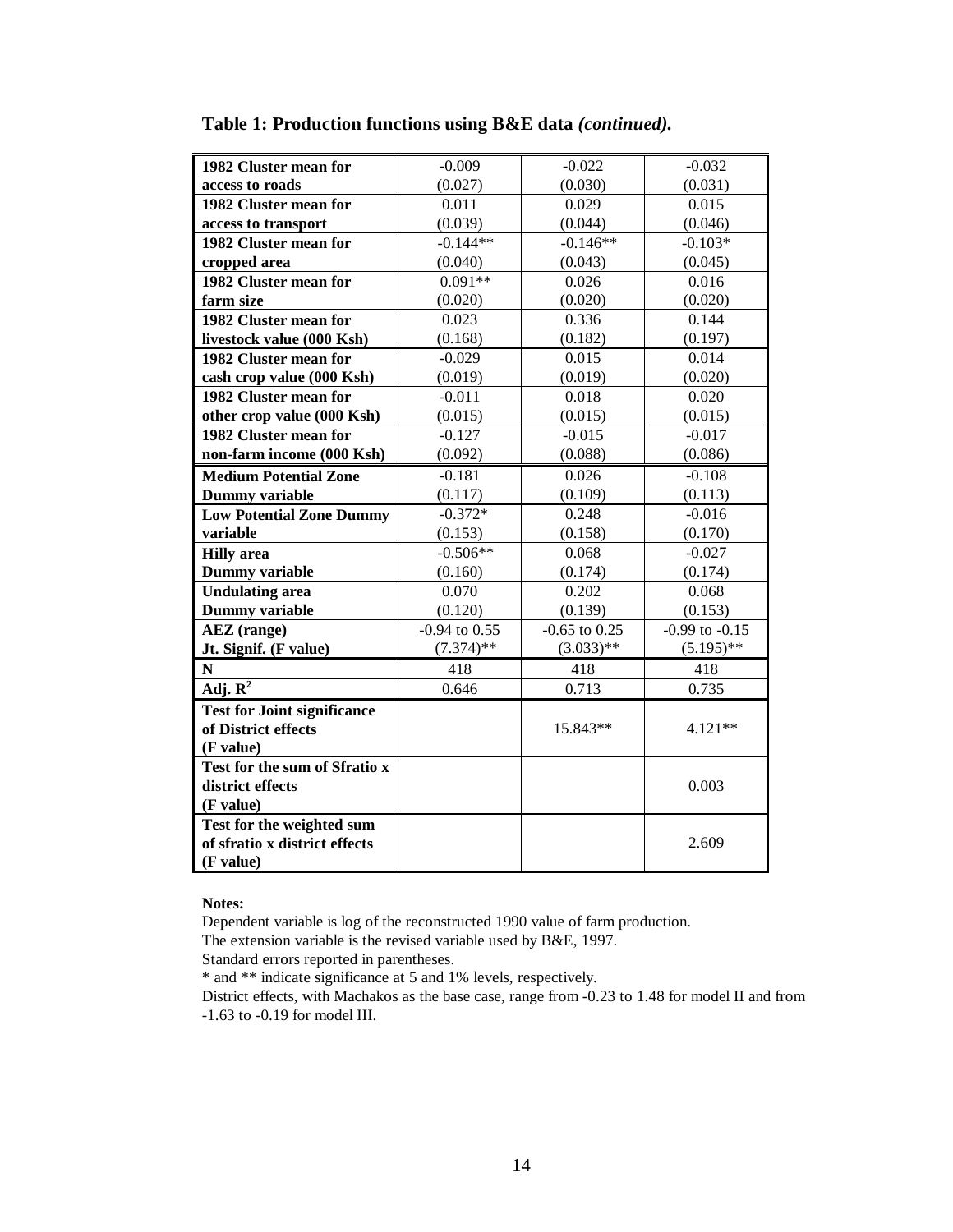| <b>Variable</b>                 | <b>Model I</b>      | <b>Model II</b>  | <b>Model III</b> |  |
|---------------------------------|---------------------|------------------|------------------|--|
| Intercept                       | 3.207**             | 2.953**          | $3.947**$        |  |
|                                 | (0.717)             | (0.790)          | (0.868)          |  |
| Log of Area                     | $0.384**$           | $0.411**$        | $0.422**$        |  |
|                                 | (0.041)             | (0.040)          | (0.040)          |  |
| Log of family size              | $0.226**$           | $0.172**$        | $0.161*$         |  |
|                                 | (0.068)             | (0.064)          | (0.064)          |  |
| Log of hired labor              | $0.018*$            | $0.014*$         | 0.013            |  |
|                                 | (0.007)             | (0.007)          | (0.007)          |  |
| Log of cash inputs              | 0.024               | 0.001            | 0.008            |  |
|                                 | (0.016)             | (0.016)          | (0.016)          |  |
| Log of fixed farm capital       | 0.013               | 0.089            | 0.068            |  |
|                                 | (0.048)             | (0.047)          | (0.047)          |  |
| Log of extension staff-farm     | $-0.077$            | $-0.110$         |                  |  |
| ratio (Sfratio)                 | (0.069)             | (0.086)          |                  |  |
| <b>Sfratio x Dummy variable</b> |                     |                  | $0.432*$         |  |
| for Machakos                    |                     |                  | (0.191)          |  |
| <b>Sfratio x Dummy variable</b> |                     |                  | $-0.201$         |  |
| for Murang'a                    |                     |                  | (0.309)          |  |
| <b>Sfratio x Dummy variable</b> |                     |                  | $-0.261$         |  |
| for Kisumu                      |                     |                  | (0.184)          |  |
| <b>Sfratio x Dummy variable</b> |                     |                  | $-0.493**$       |  |
| for Kericho                     |                     |                  | (0.188)          |  |
| <b>Sfratio x Dummy variable</b> |                     |                  | $-0.106$         |  |
| for Taita Taveta                |                     |                  | (0.263)          |  |
| <b>Sfratio x Dummy variable</b> |                     |                  | $-0.235$         |  |
| for Trans Nzoia                 |                     |                  | (0.349)          |  |
| <b>Sfratio x Dummy variable</b> |                     |                  | $-0.036$         |  |
| for Bungoma                     |                     |                  | (0.181)          |  |
| Farm output, 1982               | $0.040**$           | $0.037**$        | $0.038**$        |  |
| $(000$ Ksh $)$                  | (0.009)             | (0.008)          | (0.008)          |  |
| Farm area, 1982                 | 0.005               | 0.004            | 0.004            |  |
| (acres)                         | (0.013)             | (0.013)          | (0.012)          |  |
| Age of head                     | $-0.001$<br>(0.003) | $-0.002$         | $-0.003$         |  |
| (years)                         | 0.097               | (0.002)<br>0.134 | (0.002)<br>0.107 |  |
| Sex of head<br>(Female=1)       | (0.079)             | (0.076)          | (0.075)          |  |
| <b>Education of head</b>        | 0.064               | $-0.041$         | $-0.033$         |  |
| (above primary=1)               | (0.141)             | (0.135)          | (0.135)          |  |
| <b>Normal</b> crop              | $0.631**$           | $0.562**$        | $0.516**$        |  |
| (Normal=1)                      | (0.126)             | (0.127)          | (0.135)          |  |
| <b>Failed crop</b>              | $0.521**$           | $0.510**$        | $0.656**$        |  |
| (Failed=1)                      | (0.201)             | (0.194)          | (0.202)          |  |
| 1990 Cluster mean for           | $0.331**$           | $0.413**$        | $0.418**$        |  |
| normal crop                     | (0.111)             | (0.108)          | (0.108)          |  |
| 1990 Cluster mean for           | $-0.611*$           | $-0.625**$       | $-0.617**$       |  |
| failed crop                     | (0.243)             | (0.230)          | (0.230)          |  |
|                                 |                     |                  |                  |  |

| Table 2: Production functions using modified data. |  |  |
|----------------------------------------------------|--|--|
|                                                    |  |  |

*Continued*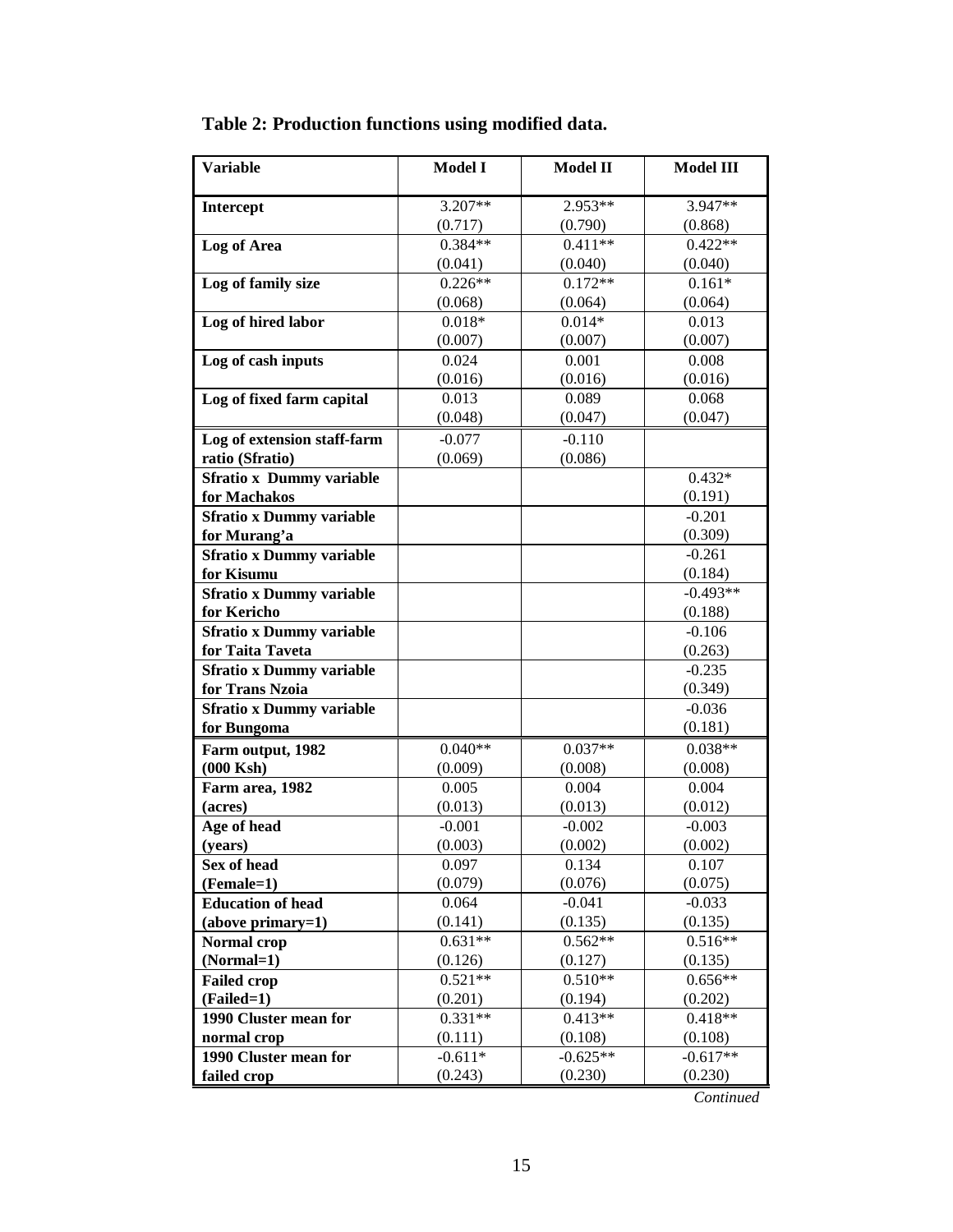| 1982 Cluster mean for              | $-0.064**$   | $-0.035$       | $-0.020$       |  |
|------------------------------------|--------------|----------------|----------------|--|
| distance to AW roads               | (0.022)      | (0.023)        | (0.026)        |  |
| 1982 Cluster mean for              | 0.035        | 0.045          | 0.021          |  |
| distance to dirt roads             | (0.047)      | (0.051)        | (0.060)        |  |
| 1982 Cluster mean for              | $0.104**$    | $0.094**$      | $0.108**$      |  |
| distance to transport              | (0.024)      | (0.025)        | (0.029)        |  |
| 1982 Cluster mean for              | $-0.076*$    | $-0.123**$     | $-0.075$       |  |
| cropped area                       | (0.036)      | (0.038)        | (0.043)        |  |
| 1982 Cluster mean for              | $0.037**$    | $0.032*$       | 0.028          |  |
| farm size                          | (0.014)      | (0.014)        | (0.015)        |  |
| 1982 Cluster mean for              | 0.013        | 0.015          | 0.001          |  |
| livestock value (000 Ksh)          | (0.018)      | (0.018)        | (0.024)        |  |
| 1982 Cluster mean for              | $-0.438**$   | $-0.227**$     | $-0.228**$     |  |
| cash crop value (000 Ksh)          | (0.060)      | (0.068)        | (0.082)        |  |
| 1982 Cluster mean for              | $0.040*$     | 0.013          | 0.010          |  |
| other crop value (000 Ksh)         | (0.018)      | (0.020)        | (0.021)        |  |
| 1982 Cluster mean for              | $-0.018$     | $-0.020$       | $-0.009$       |  |
| non-farm income (000 Ksh)          | (0.043)      | (0.043)        | (0.046)        |  |
| <b>Medium Potential Zone</b>       | $-0.849**$   | $-0.398$       | $-0.484*$      |  |
| <b>Dummy variable</b>              | (0.177)      | (0.208)        | (0.224)        |  |
| <b>Low Potential Zone Dummy</b>    | $-0.802**$   | $-0.396$       | $-0.602$       |  |
| variable                           | (0.250)      | (0.276)        | (0.314)        |  |
| <b>Hilly</b> area                  | 0.054        | 0.211          | 0.234          |  |
| <b>Dummy variable</b>              | (0.140)      | (0.140)        | (0.147)        |  |
| <b>Undulating area</b>             | 0.165        | 0.191          | 0.211          |  |
| <b>Dummy</b> variable              | (0.097)      | (0.117)        | (0.138)        |  |
| <b>AEZ</b> (range)                 | 0.62 to 1.77 | 0.216 to 1.572 | 0.263 to 1.617 |  |
| Jt. Signif. (F value)              | $(3.319)$ ** | $(3.533)**$    | $(3.263)$ **   |  |
| $\mathbf N$                        | 455          | 455            | 455            |  |
| Adj. $\overline{\mathbf{R}^2}$     | 0.705        | 0.738          | 0.744          |  |
| <b>Test for Joint significance</b> |              |                |                |  |
| of District effects                |              | 9.695**        | 5.023**        |  |
| (F value)                          |              |                |                |  |
| Test for the sum of Sfratio x      |              |                |                |  |
| district effects                   |              |                | 1.737          |  |
| (F value)                          |              |                |                |  |
| Test for the weighted sum          |              |                |                |  |
| of sfratio x district effects      |              |                | 1.150          |  |
| (F value)                          |              |                |                |  |

**Table 2: Production functions using modified data** *(continued).*

**Notes:**

Dependent variable is log of the reconstructed 1990 value of farm production.

The extension variable is the revised variable used by B&E, 1997.

Standard errors reported in parentheses.

\* and \*\* indicate significance at 5 and 1% levels, respectively.

District effects, with Machakos as the base case, range from -0.07 to 1.36 for model II and from -1.09 to 0.15 for model III.

AW roads refer to all-weather roads.